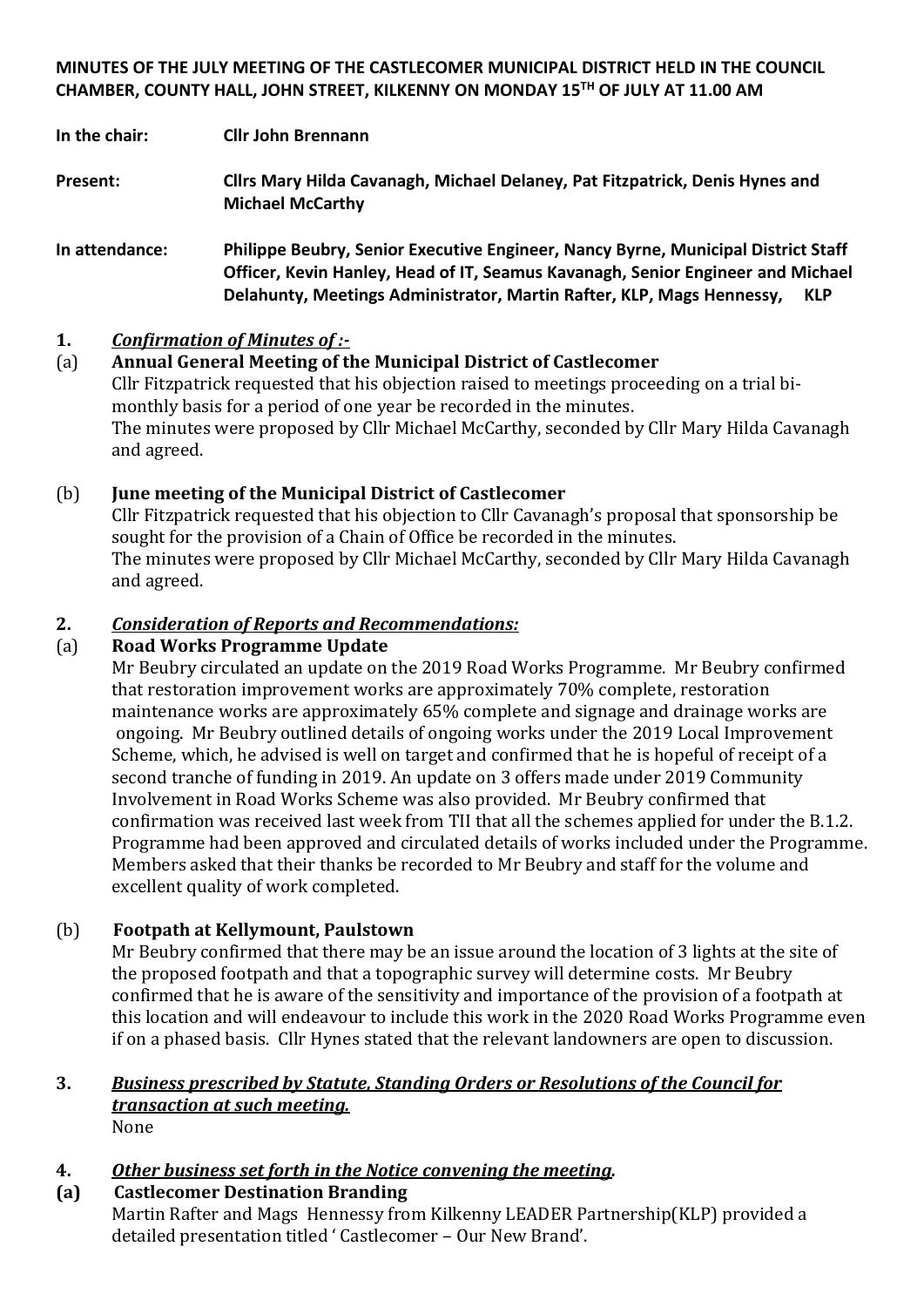The presentation provided details of :

- Why do we need a logo?
- What makes an effective logo?
- Details of research completed.
- Work to introduce the brand.

Ms Hennessy spoke of Kilkenny Leader partnership's, mission to lead and facilitate the creation of an integrated local development strategy to improve the economic, social and cultural quality of life of the people, community and enterprises of Castlecomer. Ms Hennessey confirmed that KLP will work closely with the Local Enterprise Office, the Community Section of Kilkenny County Council and the Synergy Network on this project. Ms Hennessy outlined details of works underway for the provision of history boards within Castlecomer.

Martin Rafter confirmed that this is a Town and Village Renewal funded project. Mr Rafter highlighted the significance of the people of Castlecomer having ownership of the project and

the need to identify and utilise what is available in the town. He advised that this brand will be used in marketing and promoting Castlecomer and provided details of the establishment of an interactive website. Mr Rafter outlined details of a proposed loop walk.

Contributions were received from the members as follows:

- Members acknowledged the excellent work being undertaken and expressed their approval of the logo produced.
- Cllr Fitzpatrick highlighted the need for greater inclusion.
- Cllr Cavanagh acknowledged the exceptional facility which Castlecomer Discovery Park is and highlighted the need for greater promotion of this facility.
- Cllr Brennan suggested expansion of the loop walk as outlined by Mr Rafter to include a bus service and tourist trail and include amenities including Clogh Heritage and Jenkinstown Park

Mr Rafter and Ms Hennessy were thanked for their presentation provided and withdrew from the meeting.

#### (b) **Castlecomer Pedestrian Bridge**

Seamus Kavanagh circulated layout details of the proposed Castlecomer pedestrian bridge. Mr Kavanagh confirmed that TII have come on board and will fund this project. Mr Kavanagh confirmed that the project is at SAC Stage, which involves the screening process for planning. He advised that the application is expected to be submitted to An Bord Pleanala in 3 weeks with a decision due in 3 months. He highlighted that certain river works are not permissible towards the end of the year which leads to an expected commencement date of Summer 2020.

Contributions were received from the members as follows:

- Cllr Fitzpatrick commended what was proposed and expressed his appreciation to the landowner who is providing the necessary land for the project free of charge.
- Cllr Brennan asked that the underneath of the bridge be completed in a sympathetic manner with its surroundings.

Seamus Kavanagh was thanked for his presentation provided and withdrew from the meeting.

#### **(c) Broadband**

Minister John Paul Phelan attended the Municipal District Meeting following an invitation issued by Michael Delahunty on behalf of the members. Cllr Brennan welcomed Minister Phelan and thanked him for his attendance at today's meeting. Minister Phelan congratulated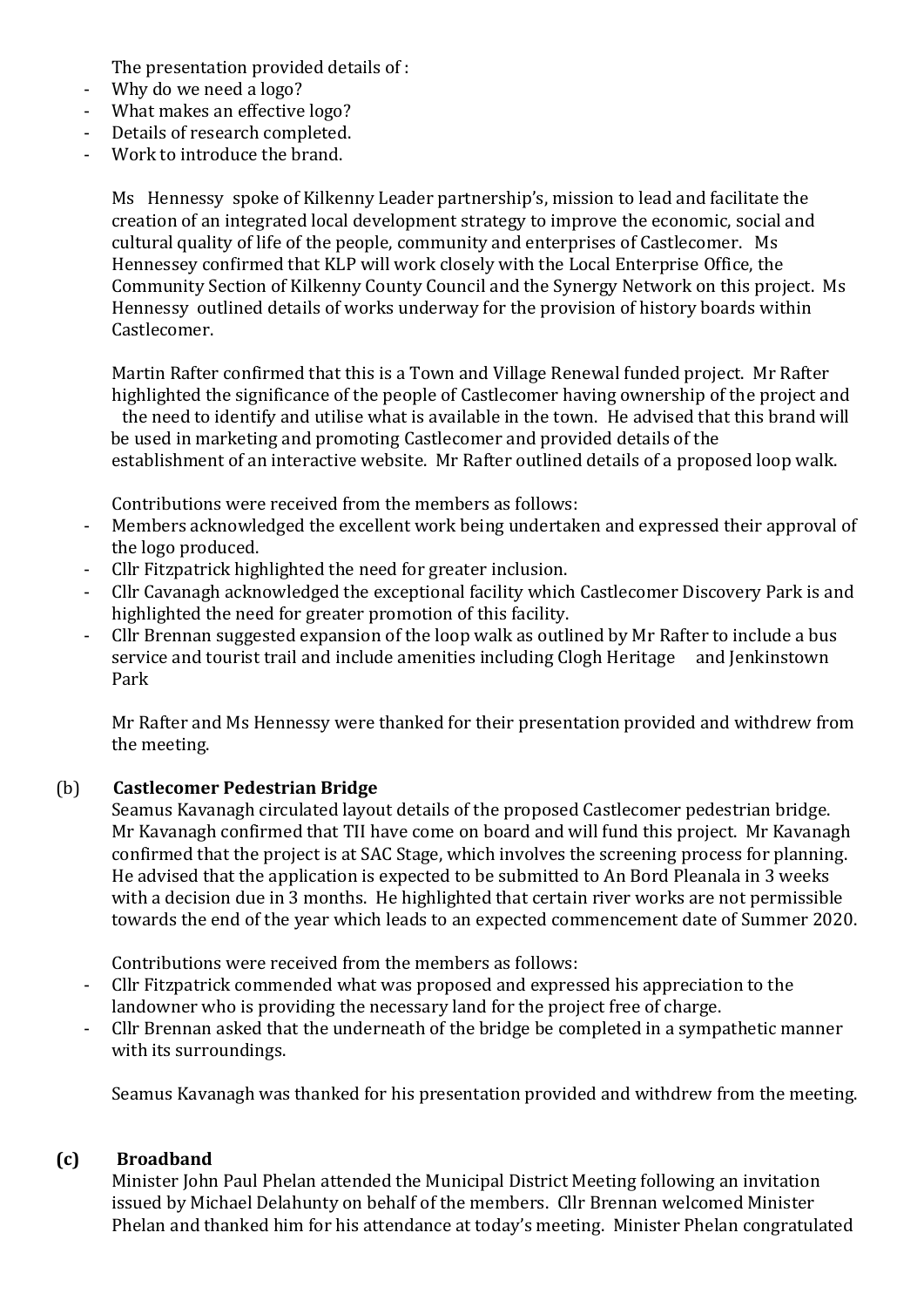the 6 members on their recent election success. Minister Phelan outlined that Castlecomer Town is a shining example of a town which has transformed itself in recent years. Minister Phelan advised that he is acutely aware of the issues around the delivery of high-speed broadband in the town. The Minister advised that the issue is waiting for OpenEir to produce their infrastructure upgrade plan for Castlecomer and if Open Eir doesn't deliver, to ensure that the NBP delivers. Minister Phelan also confirmed that he has liaised with Minister Bruton on a number of occasions on this issue. He confirmed that within the NBP definition, 62% of Kilkenny is within the blue area, however, for those business not able to get those speeds, there is provision contained in the NDP to extend to areas where high-speed broadband is not available. Mr Phelan confirmed that he has had little success nailing down Open Eir for their plan but his office will continue to pursue them for their report.

Contributions were received from the members as follows: -

- Members thanked Minister Phelan for his attendance at today's meeting.
- Minister Phelan was congratulated on his recent marriage
- Cllr Fitzpatrick highlighted the importance of Minister Phelan's attendance at today's meeting which afforded the elected members the opportunity to raise their concerns about Castlecomer's development.
- Members outlined their concerns at the implications of the lack of high-speed broadband for the future of Castlecomer.
- Cllr Cavanagh sought clarification regarding the service delivered by providers such as Imagine / Aptus as opposed to what will be delivered under the NBP to which Mr Hanley responded.
- Cllr Cavanagh also raised the issue of poor phone service and enquired what redress is available to the consumer to which Minister Phelan outlined details of Comreg.
- Cllr Hynes enquired whether Minister Phelan was in a position to intervene and ensure OpenEir delivered the necessary infrastructure in Castlecomer by the end of the year.
- Cllr Delaney outlined details of black fibre provision works being undertaken by Arora and enquired whether the Government have had any interaction with this contractor to which Minister Phelan advised that the Government's focus has been on NBP delivery.
- Members acknowledged the clarity which Minister Phelan's attendance at today's meeting had provided.

Kevin Hanley advised that Steve Coverdale, Broadband Officer is currently on leave and that he was attending today's meeting at Martin Prendiville's request. Mr Hanley advised that Mr Coverdale had contacted Open Eir once again last week for their infrastructure upgrade plan but had received no response. Mr Hanley confirmed that Open Eir have a monopoly as they are the only wholesale operation with a wired backhaul link out of the area.

Michael Delahunty concluded by thanking Minister Phelan on behalf of the Executive for his attendance at today's meeting. Mr Delahunty confirmed that Castlecomer is one of the counties 4 district towns, he outlined details of recent progress achieved in the town including success under the Town and Village Renewal Programme, an application submitted to Minister Ring for funding towards a Town Health Check completed and also the progress of the proposed pedestrian bridge. He asked that Minister Phelan take the concerns raised by the elected members back to Minister Bruton's office.

Minister Phelan and Kevin Hanley withdrew from the meeting.

## **5.** *Notices of Motion*

None

# **6.** *Correspondence*

None